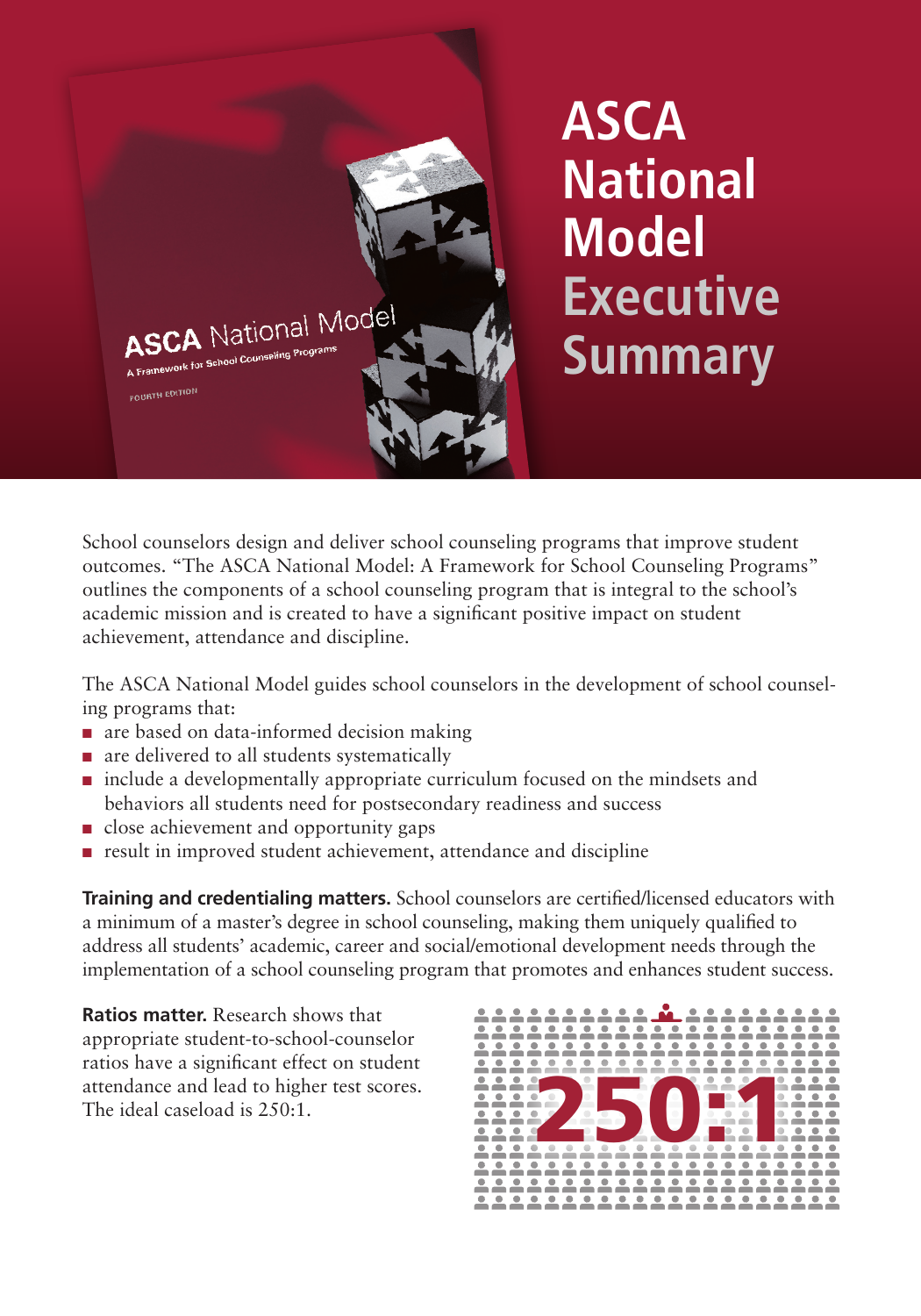For research on the effectiveness of school counseling programs, go to *www.schoolcounselor.org/effectiveness*.

The framework of the ASCA National Model consists of four components: define, manage, deliver and assess.

# DEFINE

Three sets of school counseling standards define the school counseling profession. These standards help new and experienced school counselors develop, implement and assess their school counseling program to improve student outcomes.

## Student Standards

ASCA Mindsets & Behaviors for Student Success: K–12 College- and Career-Readiness for Every Student

## Professional Standards

- ASCA Ethical Standards for School Counselors
- ASCA School Counselor Professional Standards & Competencies

## **MANAGE**

To be delivered effectively, the school counseling program must be efficiently and effectively managed. The ASCA National Model provides school counselors with the following program focus and planning tools to guide the design and implementation of a school counseling program that gets results.

## Program Focus

- Beliefs
- Vision Statement
- Mission Statement

# Program Planning

- School Data Summary
- Annual Student Outcome Goals
- Action Plans
	- Classroom and Group
	- Closing the Gap
- Lesson Plans
- Annual Administrative Conference
- Use of Time
- Calendars
	- <sup>l</sup> Annual
	- $\bullet$  Weekly
- Advisory Council

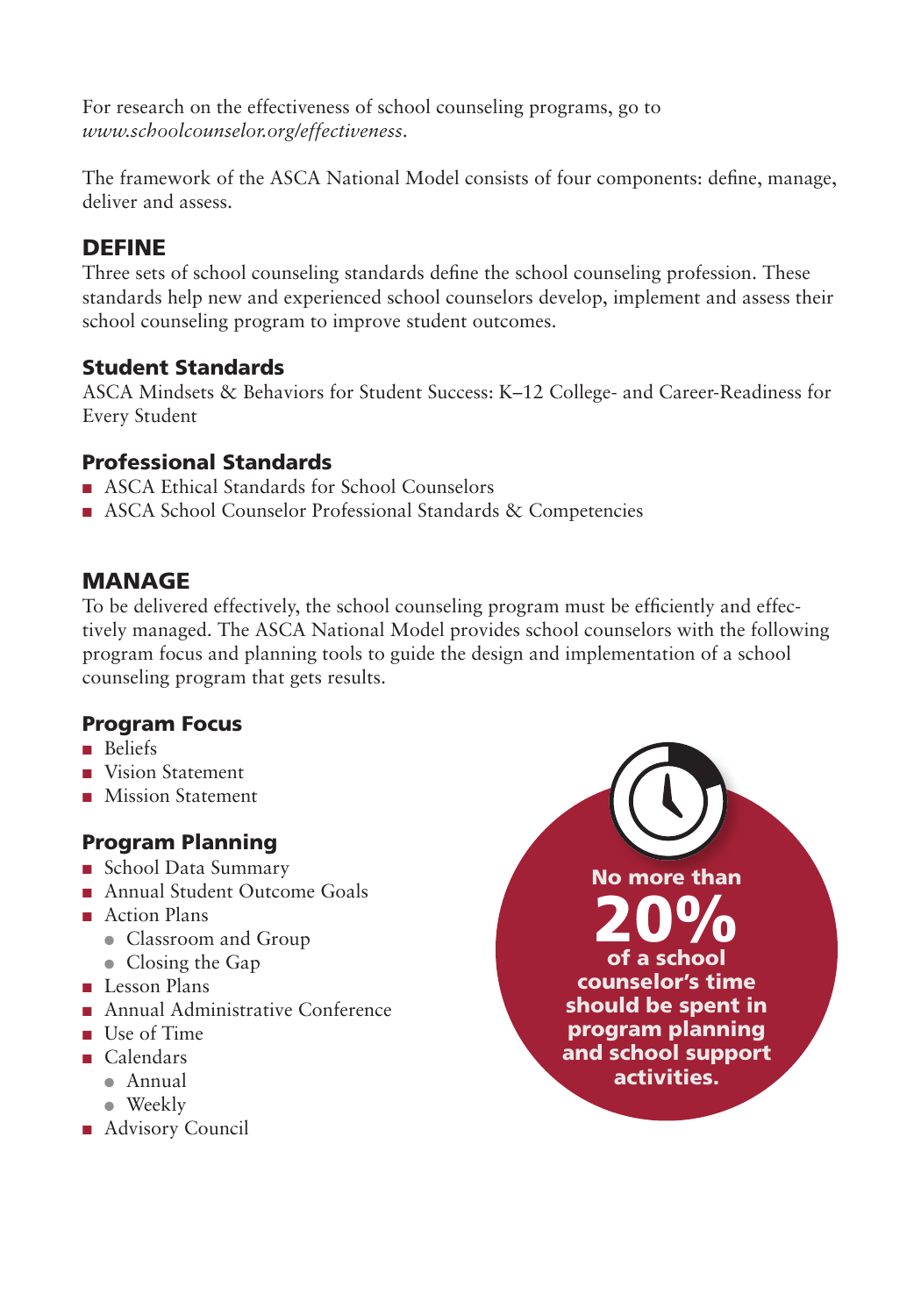# Appropriate and Inappropriate Activities for School Counselors

| <b>Appropriate Activities for School</b><br><b>Counselors</b>                                                                                                    | <b>Inappropriate Activities for School</b><br><b>Counselors</b>                                                                                            |
|------------------------------------------------------------------------------------------------------------------------------------------------------------------|------------------------------------------------------------------------------------------------------------------------------------------------------------|
| advisement and appraisal for academic<br>planning                                                                                                                | <b>Delay building the master schedule</b>                                                                                                                  |
| orientation, coordination and academic<br>advising for new students                                                                                              | coordinating paperwork and data entry<br>of all new students                                                                                               |
| interpreting cognitive, aptitude and<br>achievement tests                                                                                                        | coordinating cognitive, aptitude and<br>achievement testing programs                                                                                       |
| providing counseling to students who<br>are tardy or absent                                                                                                      | signing excuses for students who are<br>tardy or absent                                                                                                    |
| providing counseling to students who<br>have disciplinary problems                                                                                               | performing disciplinary actions or<br>assigning discipline consequences                                                                                    |
| providing short-term individual and<br>small-group counseling services to<br>students                                                                            | providing long-term counseling in<br>schools to address psychological<br>disorders                                                                         |
| consulting with teachers to schedule<br>and present school counseling<br>curriculum lessons based on<br>developmental needs and needs<br>identified through data | covering classes when teachers are<br>absent or to create teacher planning<br>time                                                                         |
| interpreting student records                                                                                                                                     | maintaining student records                                                                                                                                |
| analyzing grade-point averages in<br>relationship to achievement                                                                                                 | computing grade-point averages                                                                                                                             |
| consulting with teachers about building<br>classroom connections, effective<br>classroom management and the role of<br>noncognitive factors in student success   | supervising classrooms or common<br><b>College</b><br>areas                                                                                                |
| protecting student records and<br>information per state and federal<br>regulations                                                                               | keeping clerical records                                                                                                                                   |
| consulting with the school principal<br>to identify and resolve student issues,<br>needs and problems                                                            | assisting with duties in the principal's<br>office                                                                                                         |
| advocating for students at individual<br>education plan meetings, student study<br>teams and school attendance review<br>boards, as necessary                    | coordinating schoolwide individual<br>education plans, student study teams,<br>response to intervention plans, MTSS<br>and school attendance review boards |
| analyzing disaggregated schoolwide<br>and school counseling program data                                                                                         | serving as a data entry clerk                                                                                                                              |